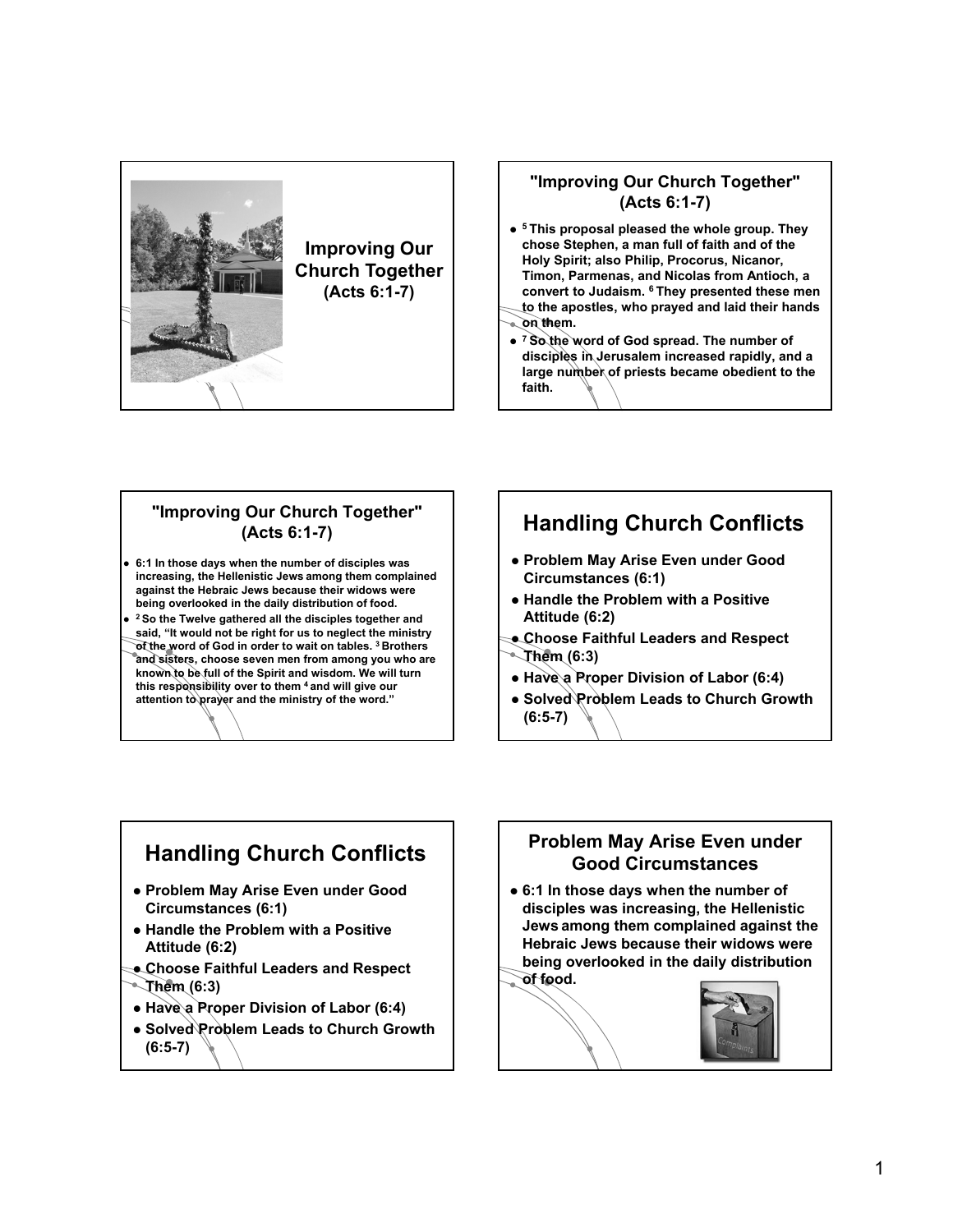- **<sup>22</sup> Wives, submit yourselves to your own husbands as you do to the Lord.23 For the husband is the head of the wife as Christ is the head of the church, his body, of which he is the Savior. <sup>24</sup> Now as the church submits to Christ, so also wives should submit to their husbands in everything.**
- **<sup>25</sup> Husbands, love your wives, just as Christ loved the church and gave himself up for her <sup>26</sup> to make her**
- **holy, cleansing her by the washing with water through the word, <sup>27</sup> and to present her to himself as a radiant church, without stain or wrinkle or any other blemish, but holy and blameless. (Ephesians 5:22-27)**







## **Handling Church Conflicts**

- **Problem May Arise Even under Good Circumstances (6:1)**
- **Handle the Problem with a Positive Attitude (6:2)**
- **Choose Faithful Leaders and Respect Them (6:3)**
- **Have a Proper Division of Labor (6:4)**
- **Solved Problem Leads to Church Growth (6:5-7)**

### **Handle the Problem with a Positive Attitude (6:2)**

- **<sup>2</sup> So the Twelve gathered all the disciples together and said, "It would not be right for us to neglect the ministry of the word of God in order to**
- **wait on tables.**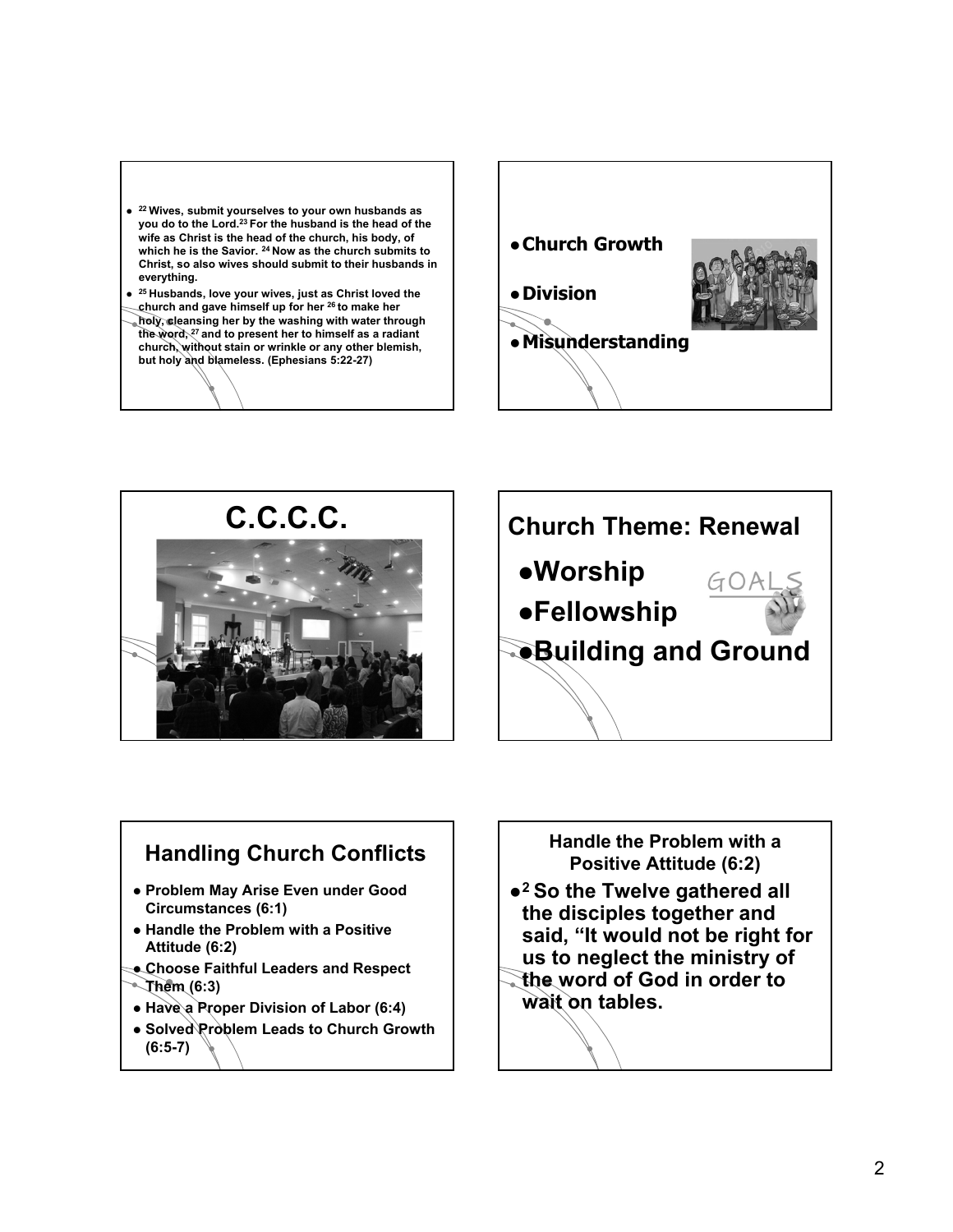

|  | <b>Two Approaches in</b><br><b>Handling Conflict</b> |                                          |  |
|--|------------------------------------------------------|------------------------------------------|--|
|  | <b>Human Tendency</b>                                | <b>Biblical Teaching</b>                 |  |
|  | As a Visitor                                         | <b>Member of the</b><br>Family           |  |
|  | <b>Hiding Oneself</b>                                | <b>Taking Initiative</b>                 |  |
|  | <b>Discussion Behind</b><br>the Person               | Communication<br><b>Face to Face</b>     |  |
|  | <b>Forming Cliques</b>                               | <b>Approaching Issue</b><br>Step by Step |  |
|  | <b>Church Divided</b>                                | <b>Church Growth</b>                     |  |
|  |                                                      |                                          |  |

## **Handling Church Conflicts**

- **Problem May Arise Even under Good Circumstances (6:1)**
- **Handle the Problem with a Positive Attitude (6:2)**
- **Choose Faithful Leaders and Respect Them (6:3)**
- **Have a Proper Division of Labor (6:4)**
- **Solved Problem Leads to Church Growth (6:5-7)**

### **Choose Faithful Leaders and Respect Them (6:3)**

**6:3 Brothers and sisters, choose seven men from among you who are known to be full of the Spirit and wisdom. We will turn this responsibility over to them .**



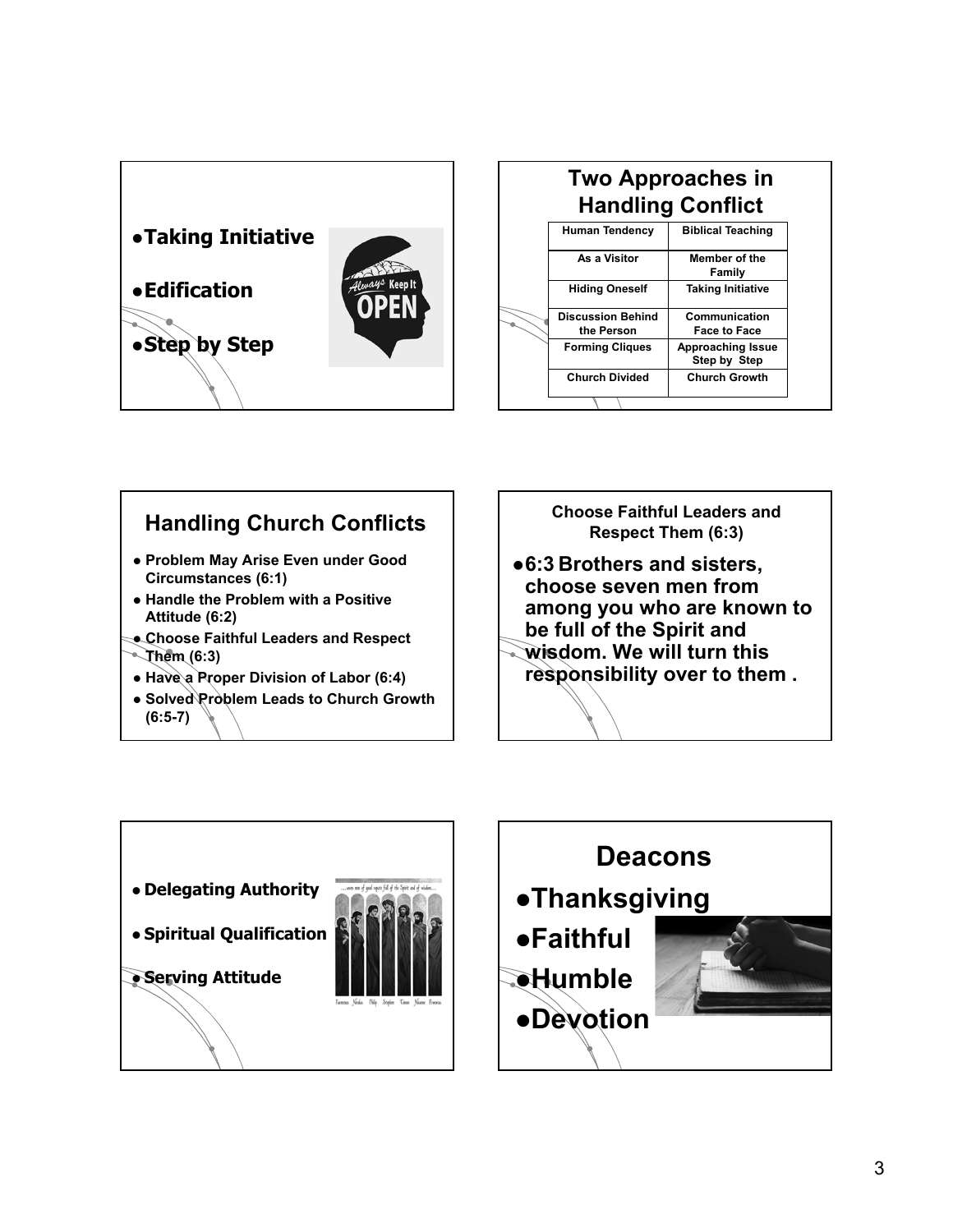